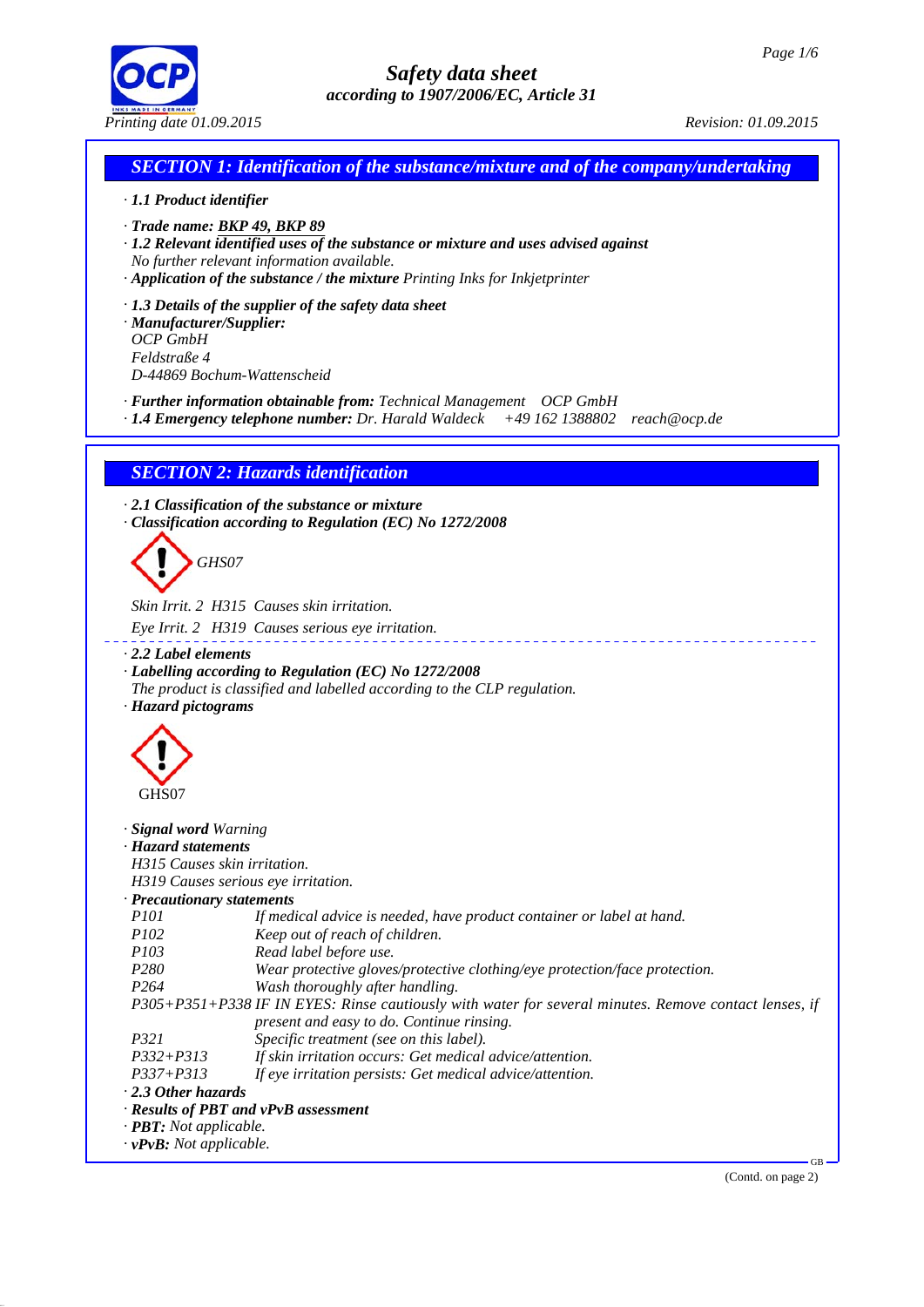

#### *Trade name: BKP 49, BKP 89*

(Contd. of page 1)

## *SECTION 3: Composition/information on ingredients*

#### *· 3.2 Chemical characterisation: Mixtures*

*· Description: Mixture of substances listed below with nonhazardous additions.*

| · Dangerous components:                             |                                                                                                                                 |          |  |
|-----------------------------------------------------|---------------------------------------------------------------------------------------------------------------------------------|----------|--|
| CAS: 616-45-5                                       | $2$ -pyrrolidone                                                                                                                | $< 10\%$ |  |
|                                                     | EINECS: 210-483-1 < <a>(<a> </a> Acute Tox. 4, H302; Skin Irrit. 2, H315; Eye Irrit. 2, H319</a>                                |          |  |
| $CAS: 56-81-5$                                      | glycerol                                                                                                                        | $< 5\%$  |  |
|                                                     | EINECS: 200-289-5 substance with a Community workplace exposure limit                                                           |          |  |
| CAS: 110-63-4                                       | butane-1,4-diol                                                                                                                 | $< 5\%$  |  |
|                                                     | EINECS: 203-786-5 $\bigotimes$ Acute Tox. 4, H302                                                                               |          |  |
| $CAS: 71-36-3$                                      | butan-1-ol                                                                                                                      | $<$ 3%   |  |
|                                                     | EINECS: 200-751-6<br>Flam. Liq. 3, H226; Sim Eye Dam. 1, H318; Naute Tox. 4, H302; Skin<br>Irrit. 2, H315; STOT SE 3, H335-H336 |          |  |
| $\mathbf{1}$ $\mathbf{1}$ $\mathbf{1}$ $\mathbf{1}$ | $\mathbf{r}$ , and $\mathbf{r}$ , and $\mathbf{r}$ , and $\mathbf{r}$ , and $\mathbf{r}$<br>$\sim$ $\sim$ $\sim$ $\sim$         |          |  |

*· Additional information: For the wording of the listed risk phrases refer to section 16.*

#### *SECTION 4: First aid measures*

*· 4.1 Description of first aid measures*

- *· After inhalation: Supply fresh air; consult doctor in case of complaints.*
- *· After skin contact: Generally the product does not irritate the skin.*
- *· After eye contact: Rinse opened eye for several minutes under running water.*
- *· After swallowing: If symptoms persist consult doctor.*
- *· 4.2 Most important symptoms and effects, both acute and delayed No further relevant information available.*
- *· 4.3 Indication of any immediate medical attention and special treatment needed*

*No further relevant information available.*

## *SECTION 5: Firefighting measures*

- *· 5.1 Extinguishing media*
- *· Suitable extinguishing agents:*
- *CO2, powder or water spray. Fight larger fires with water spray or alcohol resistant foam.*
- *· 5.2 Special hazards arising from the substance or mixture No further relevant information available.*
- *· 5.3 Advice for firefighters*
- *· Protective equipment: No special measures required.*

## *SECTION 6: Accidental release measures*

- *· 6.1 Personal precautions, protective equipment and emergency procedures Not required.*
- *· 6.2 Environmental precautions: Dilute with plenty of water.*

*Do not allow to enter sewers/ surface or ground water.*

*· 6.3 Methods and material for containment and cleaning up:*

*Absorb with liquid-binding material (sand, diatomite, acid binders, universal binders, sawdust).*

- *· 6.4 Reference to other sections*
- *See Section 7 for information on safe handling.*
- *See Section 8 for information on personal protection equipment.*
- *See Section 13 for disposal information.*

(Contd. on page 3)

GB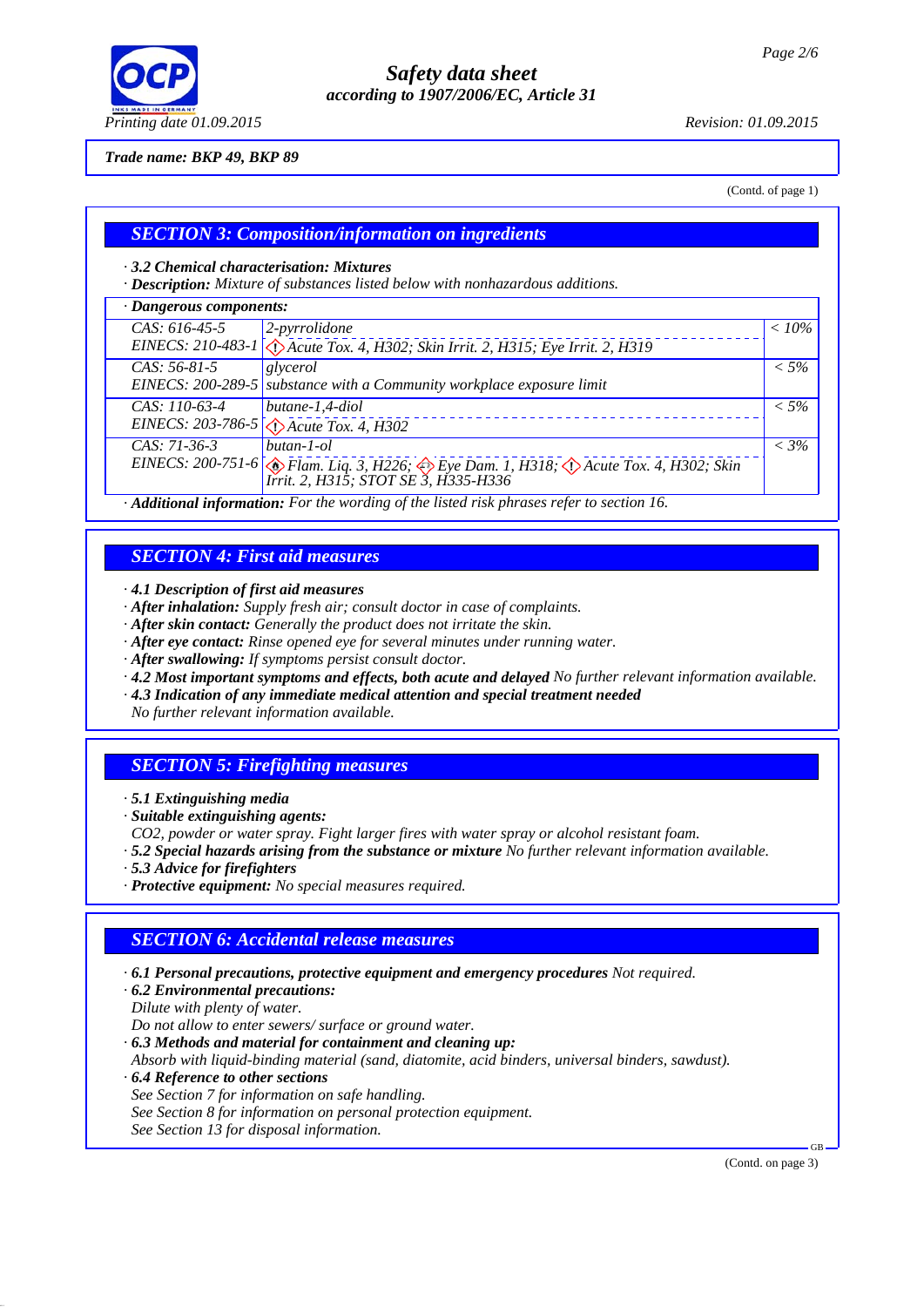

#### *Trade name: BKP 49, BKP 89*

(Contd. of page 2)

#### *SECTION 7: Handling and storage*

*· 7.1 Precautions for safe handling No special precautions are necessary if used correctly.*

- *· Information about fire and explosion protection: No special measures required.*
- *· 7.2 Conditions for safe storage, including any incompatibilities*
- *· Storage:*
- *· Requirements to be met by storerooms and receptacles: No special requirements.*
- *· Information about storage in one common storage facility: Not required.*
- *· Further information about storage conditions: None.*
- *· 7.3 Specific end use(s) No further relevant information available.*

#### *SECTION 8: Exposure controls/personal protection*

*· Additional information about design of technical facilities: No further data; see item 7.*

*· 8.1 Control parameters*

*· Ingredients with limit values that require monitoring at the workplace:*

*56-81-5 glycerol*

*WEL Long-term value: 10 mg/m³*

*71-36-3 butan-1-ol*

*WEL Short-term value: 154 mg/m³, 50 ppm*

*Sk*

*· Additional information: The lists valid during the making were used as basis.*

- *· 8.2 Exposure controls*
- *· Personal protective equipment:*
- *· General protective and hygienic measures: Wash hands before breaks and at the end of work.*
- *· Respiratory protection: Not required.*
- *· Protection of hands:*

*The glove material has to be impermeable and resistant to the product/ the substance/ the preparation. Due to missing tests no recommendation to the glove material can be given for the product/ the preparation/ the chemical mixture.*

*Selection of the glove material on consideration of the penetration times, rates of diffusion and the degradation*

*· Material of gloves*

*The selection of the suitable gloves does not only depend on the material, but also on further marks of quality and varies from manufacturer to manufacturer. As the product is a preparation of several substances, the resistance of the glove material can not be calculated in advance and has therefore to be checked prior to the application.*

*· Penetration time of glove material*

*The exact break trough time has to be found out by the manufacturer of the protective gloves and has to be observed.*

*· Eye protection: Goggles recommended during refilling*

## *SECTION 9: Physical and chemical properties*

*· 9.1 Information on basic physical and chemical properties · General Information · Appearance: Form: Fluid Colour: According to product specification · Odour: Characteristic*

(Contd. on page 4)

GB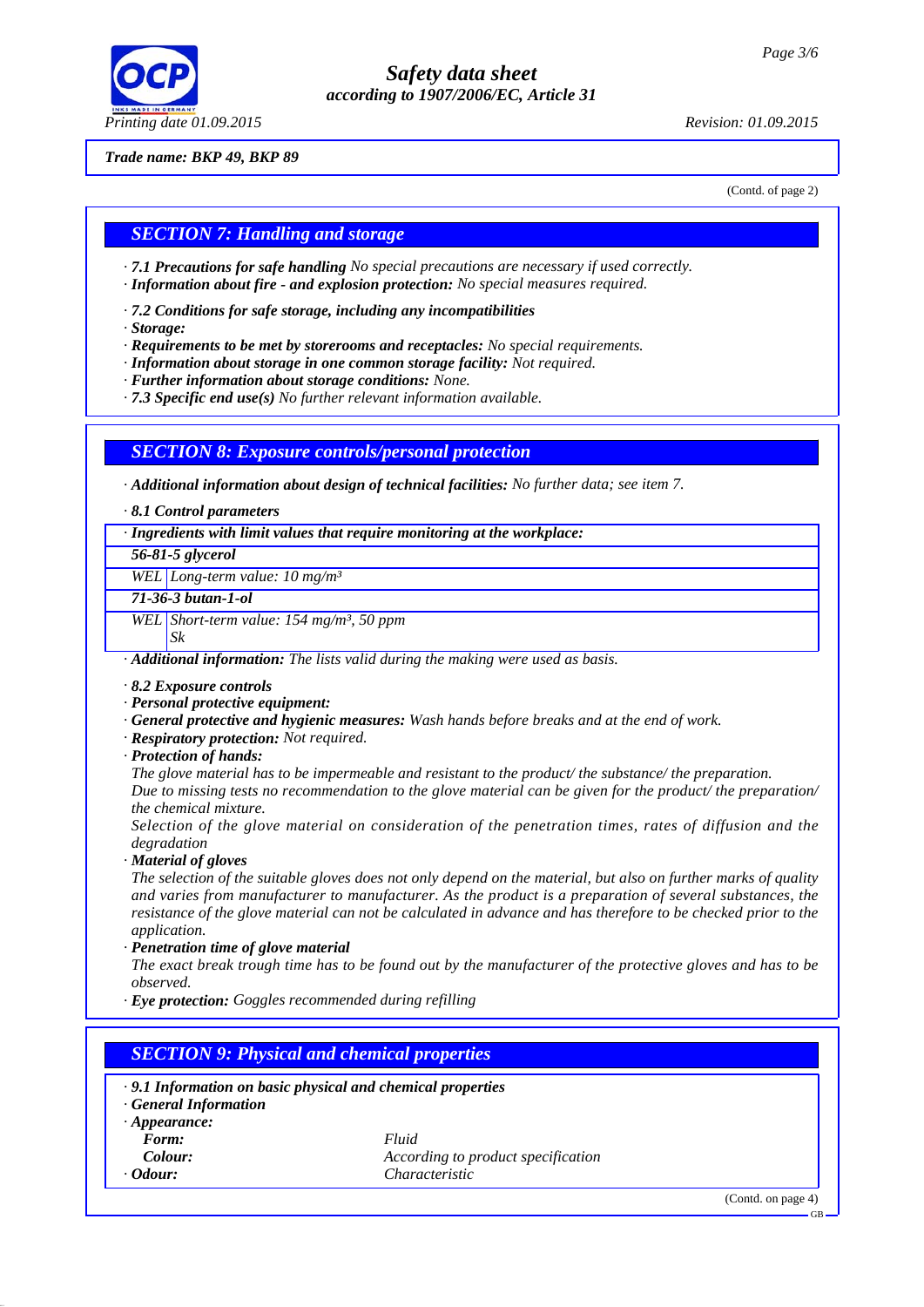

#### *Trade name: BKP 49, BKP 89*

|                                                                                                              | (Contd. of page 3)                                                                             |  |
|--------------------------------------------------------------------------------------------------------------|------------------------------------------------------------------------------------------------|--|
| · Odour threshold:                                                                                           | Not determined.                                                                                |  |
| $\cdot$ pH-value at 20 $\textdegree$ C:                                                                      | 7.9                                                                                            |  |
| $\cdot$ Change in condition<br><b>Melting point/Melting range:</b><br><b>Boiling point/Boiling range:</b>    | Undetermined.<br>Undetermined.                                                                 |  |
| · Flash point:                                                                                               | Not applicable.                                                                                |  |
| · Flammability (solid, gaseous):                                                                             | Not applicable.                                                                                |  |
| · Ignition temperature:                                                                                      |                                                                                                |  |
| Decomposition temperature:                                                                                   | Not determined.                                                                                |  |
| · Self-igniting:                                                                                             | Product is not selfigniting.                                                                   |  |
| · Danger of explosion:                                                                                       | Product does not present an explosion hazard.                                                  |  |
| · Explosion limits:<br>Lower:<br><b>Upper:</b>                                                               | Not determined.<br>Not determined.                                                             |  |
| · Vapour pressure:                                                                                           | Not determined.                                                                                |  |
| $\cdot$ Density at 20 $\textdegree$ C:<br>· Relative density<br>· Vapour density<br>$\cdot$ Evaporation rate | 1.045 $g/cm^3$<br>Not determined.<br>Not determined.<br>Not determined.                        |  |
| · Solubility in / Miscibility with<br>water:                                                                 | Fully miscible.                                                                                |  |
| · Partition coefficient (n-octanol/water): Not determined.                                                   |                                                                                                |  |
| · Viscosity:<br>Dynamic:<br>Kinematic at $20^{\circ}$ C:<br>· 9.2 Other information                          | Not determined.<br>$3.2 \, \text{mm}^2/\text{s}$<br>No further relevant information available. |  |

## *SECTION 10: Stability and reactivity*

*· 10.1 Reactivity No further relevant information available.*

*· 10.2 Chemical stability*

- *· Thermal decomposition / conditions to be avoided: No decomposition if used according to specifications.*
- *· 10.3 Possibility of hazardous reactions No dangerous reactions known.*
- *· 10.4 Conditions to avoid No further relevant information available.*
- *· 10.5 Incompatible materials: No further relevant information available.*
- *· 10.6 Hazardous decomposition products: No dangerous decomposition products known.*

## *SECTION 11: Toxicological information*

- *· 11.1 Information on toxicological effects*
- *· Acute toxicity*
- *· Primary irritant effect:*
- *· Skin corrosion/irritation Causes skin irritation.*
- *· Serious eye damage/irritation Causes serious eye irritation.*

(Contd. on page 5)

GB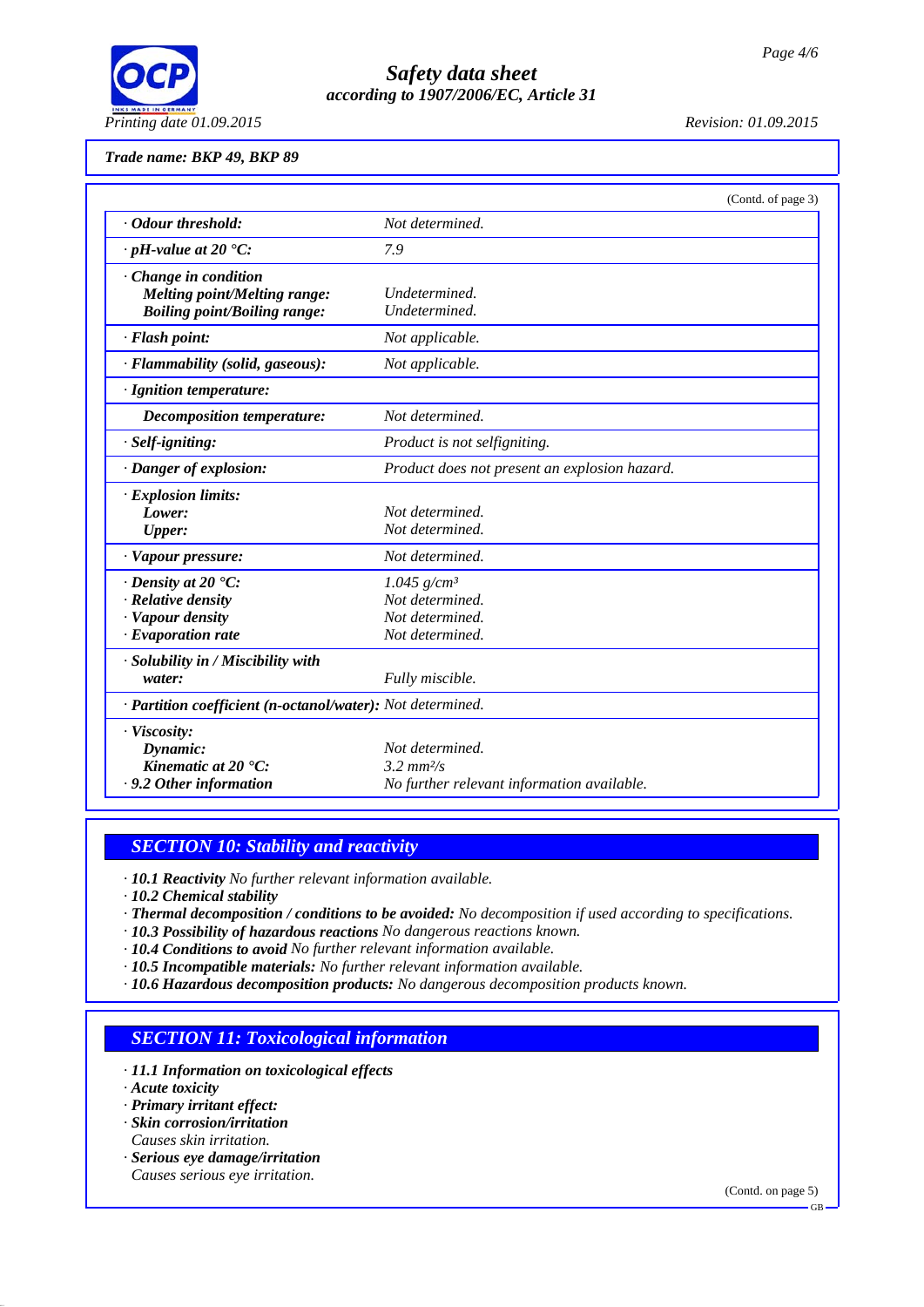

#### *Trade name: BKP 49, BKP 89*

(Contd. of page 4)

- *· Respiratory or skin sensitisation Based on available data, the classification criteria are not met. · CMR effects (carcinogenity, mutagenicity and toxicity for reproduction)*
- *· Germ cell mutagenicity Based on available data, the classification criteria are not met.*
- *· Carcinogenicity Based on available data, the classification criteria are not met.*
- *· Reproductive toxicity Based on available data, the classification criteria are not met.*
- *· STOT-single exposure Based on available data, the classification criteria are not met.*
- *· STOT-repeated exposure Based on available data, the classification criteria are not met.*
- *· Aspiration hazard Based on available data, the classification criteria are not met.*
- *SECTION 12: Ecological information*
- *· 12.1 Toxicity*
- *· Aquatic toxicity: No further relevant information available.*
- *· 12.2 Persistence and degradability No further relevant information available.*
- *· 12.3 Bioaccumulative potential No further relevant information available.*
- *· 12.4 Mobility in soil No further relevant information available.*
- *· Additional ecological information:*
- *· General notes:*
- *Water hazard class 1 (German Regulation) (Self-assessment): slightly hazardous for water Do not allow undiluted product or large quantities of it to reach ground water, water course or sewage system.*
- *· 12.5 Results of PBT and vPvB assessment*
- *· PBT: Not applicable.*
- *· vPvB: Not applicable.*
- *· 12.6 Other adverse effects No further relevant information available.*

## *SECTION 13: Disposal considerations*

- *· 13.1 Waste treatment methods*
- *· Recommendation*

*Must not be disposed together with household garbage. Do not allow product to reach sewage system.*

- *· Uncleaned packaging:*
- *· Recommendation: Disposal must be made according to official regulations.*
- *· Recommended cleansing agents: Water, if necessary together with cleansing agents.*

| $\cdot$ 14.1 UN-Number                  |                 |                    |
|-----------------------------------------|-----------------|--------------------|
| ADR, ADN, IMDG, IATA                    | Void            |                    |
| $\cdot$ 14.2 UN proper shipping name    |                 |                    |
| · ADR, ADN, IMDG, IATA                  | Void            |                    |
| $\cdot$ 14.3 Transport hazard class(es) |                 |                    |
| ADR, ADN, IMDG, IATA                    |                 |                    |
| $\cdot$ Class                           | Void            |                    |
| $\cdot$ 14.4 Packing group              |                 |                    |
| · ADR, IMDG, IATA                       | Void            |                    |
| $\cdot$ 14.5 Environmental hazards:     | Not applicable. |                    |
|                                         |                 | (Contd. on page 6) |